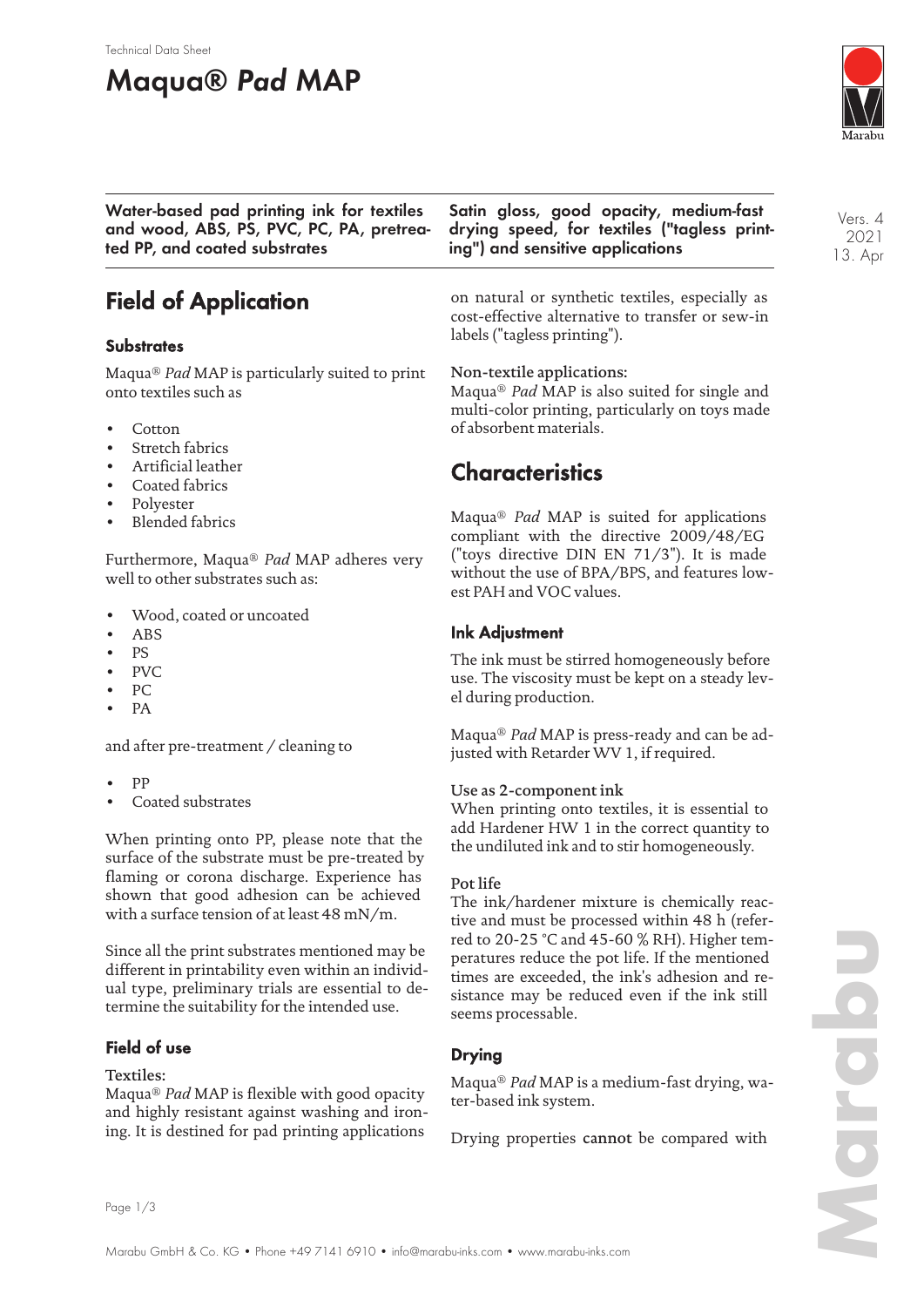#### Technical Data Sheet

# **Maqua® Pad MAP**



that of solvent-based ink systems! During machine stops, the etching of the cliché must always be covered with ink in order to prevent the ink from drying up in the etching. Generally, the drying must always be checked before further processing in order to see if the implementation of an intermediate or final drying process may be necessary. Especially for multicolour printing, adequate air drying is necessary to print multiple ink layers.

Maximum printing speed 1200 parts/hour.

When using Hardener HW 1 for textile printing, the actual hardening of the ink film is caused by the chemical cross-linking reaction between ink and hardener, parallel to physical drying. This reaction can be accelerated by higher temperatures.

### **Fade resistance**

Pigments of medium to high fade resistance are used for the Maqua® *Pad* MAP range (blue wool scale  $> 6$ ).

### **Stress resistance**

### Textiles:

Maximum washing resistance is reached if prints are allowed to dry for 2 days at 20 °C. The ironing resistance of Maqua® *Pad* MAP is excellent, therefore the temperature resistance of the substrate is crucial. The textile substrates do not require any special pre-treatment. For materials that are treated with a finishing, preliminary tests are mandatory.

### Non-textile substrates:

After proper and thorough drying, the ink film exhibits outstanding adhesion as well as rub, scratch, and block resistance. It is characteristic for water-based ink systems that the chemical and mechanical resistance of the ink film will rise significantly with time. Resistance tests should be carried out after 7 days at the earliest.

# **Range**

### Basic Shades

920 Lemon

922 Light Yellow 924 Medium Yellow 926 Orange 930 Vermilion<br>932 Scarlet Ree Scarlet Red 934 Carmine Red 936 Magenta 940 Brown 950 Violet 952 Ultramarine Blue 954 Medium Blue 956 Brilliant Blue 960 Blue Green<br>962 Grass Green Grass Green 970 White 980 Black

### High Opaque Shades

| 170 | Opaque White |
|-----|--------------|
| 180 | Opaque Black |

### Further Products

910 Overprint Varnish

All color shades are intermixable. Mixing with other ink types or auxiliaries must be avoided in order to maintain the special characteristics of this ink.

# **Auxiliaries**

| HW1             | Hardener, for textiles        | 10%       |
|-----------------|-------------------------------|-----------|
| AR              | Anti-Rust Additive            | 5%        |
| WV 1            | Retarder                      | $3 - 10%$ |
| UR <sub>3</sub> | Cleaner (flp. $42^{\circ}$ C) |           |
| PLR             | Cleaner                       |           |
| <b>WR1</b>      | Cleaner                       |           |
|                 |                               |           |

Prior to printing onto textiles, Hardener HW 1 must be added to the undiluted ink and stirred homogeneously. HW 1 is always to be stored in a sealed container. The mixture ink/hardener is not storable and must be processed within pot life.

To adjust the ink, Retarder WV 1 (max. addition 3-10 %) may be added.

Rusting of low-quality steel clichés can be prevented by adding a maximum of 5 % Anti-Rust Additive AR.

Vers. 4 2021 13. Apr

Page 2/3